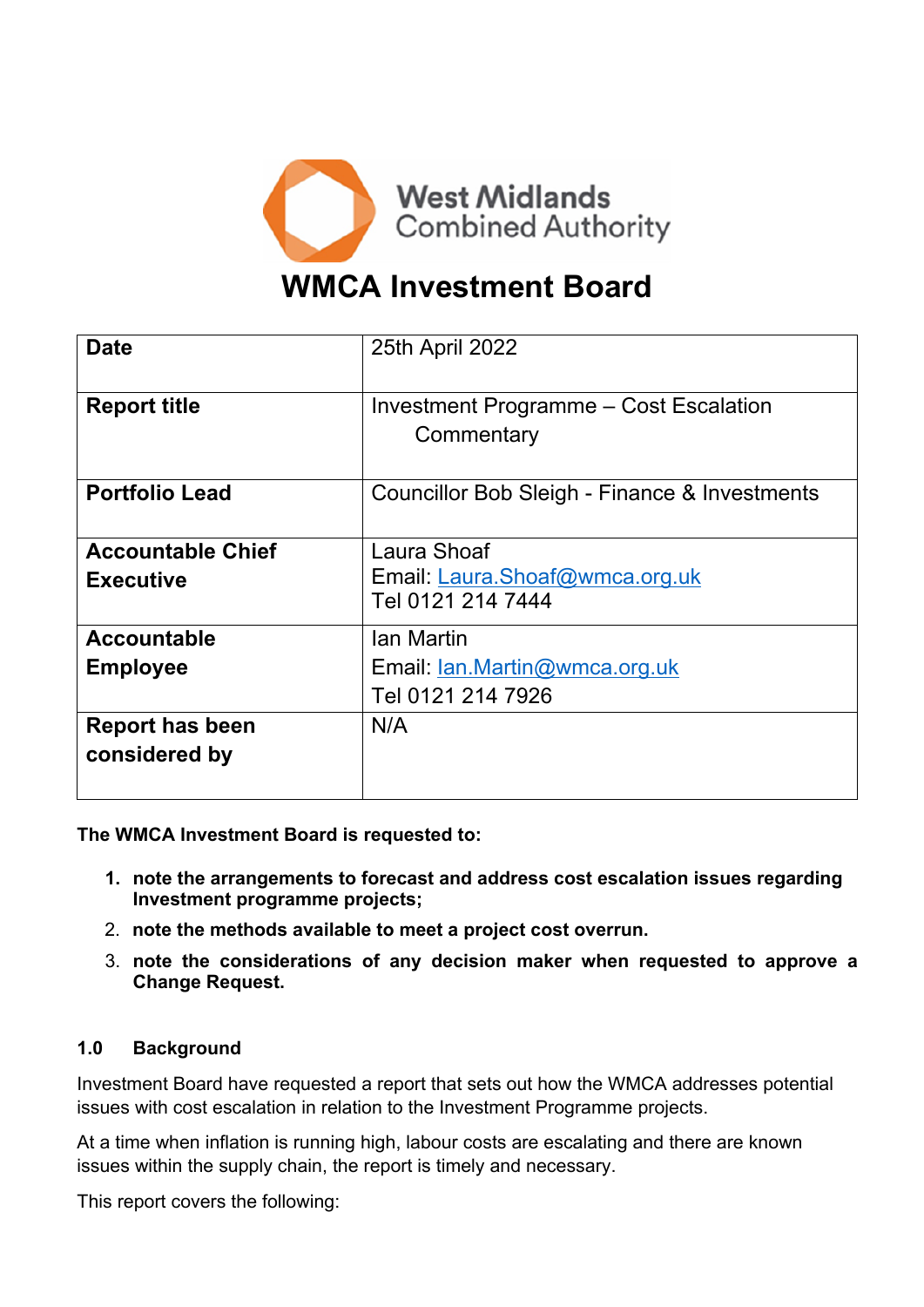### **The role of the parties.**

### **Forecasting cost escalation.**

#### **Dealing with cost escalation.**

It should be noted that due to well documented events, the Investment Programme affordable limit was capped at £801m in November 2019. Then in March 2021, informed by a favourable interest rate environment, WMCA Board agreed to extend the affordable limit to £871m and the available headroom was fully allocated As a result of the decision to allocate the entire affordable amount, it is not possible for the WMCA to fund additional costs of a project, unless existing commitments within the £871m are de-selected or undone.

### **2.0 The Role of the Parties**

The Investment Programme has formally committed £858m of funding for projects that were nearly all defined under the original list presented to HMG when seeking the Devolution settlement. The vast majority of these projects are delivered outside of the WMCA with Accountable Body status for individual projects assumed by the recipient, nearly always the Constituent Metropolitan Local Authority.

The WMCA retain responsibility for the overall Investment Programme and are required to submit information to HMG when required to do so. The formal arrangements require the WMCA to pass 5 yearly Gateway Reviews instructed by DHLUC and involving Treasury.

The grant recipient monitors and evaluates each project and makes the information available to the Monitoring and Evaluation team at the WMCA. This is a requirement under each Funding Agreement, however it will be considered good practice by the Accountable Body in each instance.

The Officers of the WMCA report the status of each project to the monthly meeting of the Investment Board and a dashboard is produced for this purpose.

Monitoring by each Accountable Body will include:

- Progress of the scheme against milestones.
- Progress against financial budget.
- Progress against deliverables i.e. output and outcomes.

Where a project is not performing against any of the above, there is a requirement to consult with the WMCA if this is a material concern. The accountable Body may then be required to submit a Change Request to the WMCA seeking to alter the project.

Change Requests can be approved by the WMCA Officers or may be referred to the Investment Panel for comment before being referred to Investment Board for decision. In some cases the approval will require WMCA Board to make the decision.

As will be noted from the above, where there is concern over cost escalation and this cannot be met by available Investment Programme funding, the Accountable Body is obligated to refer the matter to the WMCA.

### **3.0 Forecasting Cost Escalation**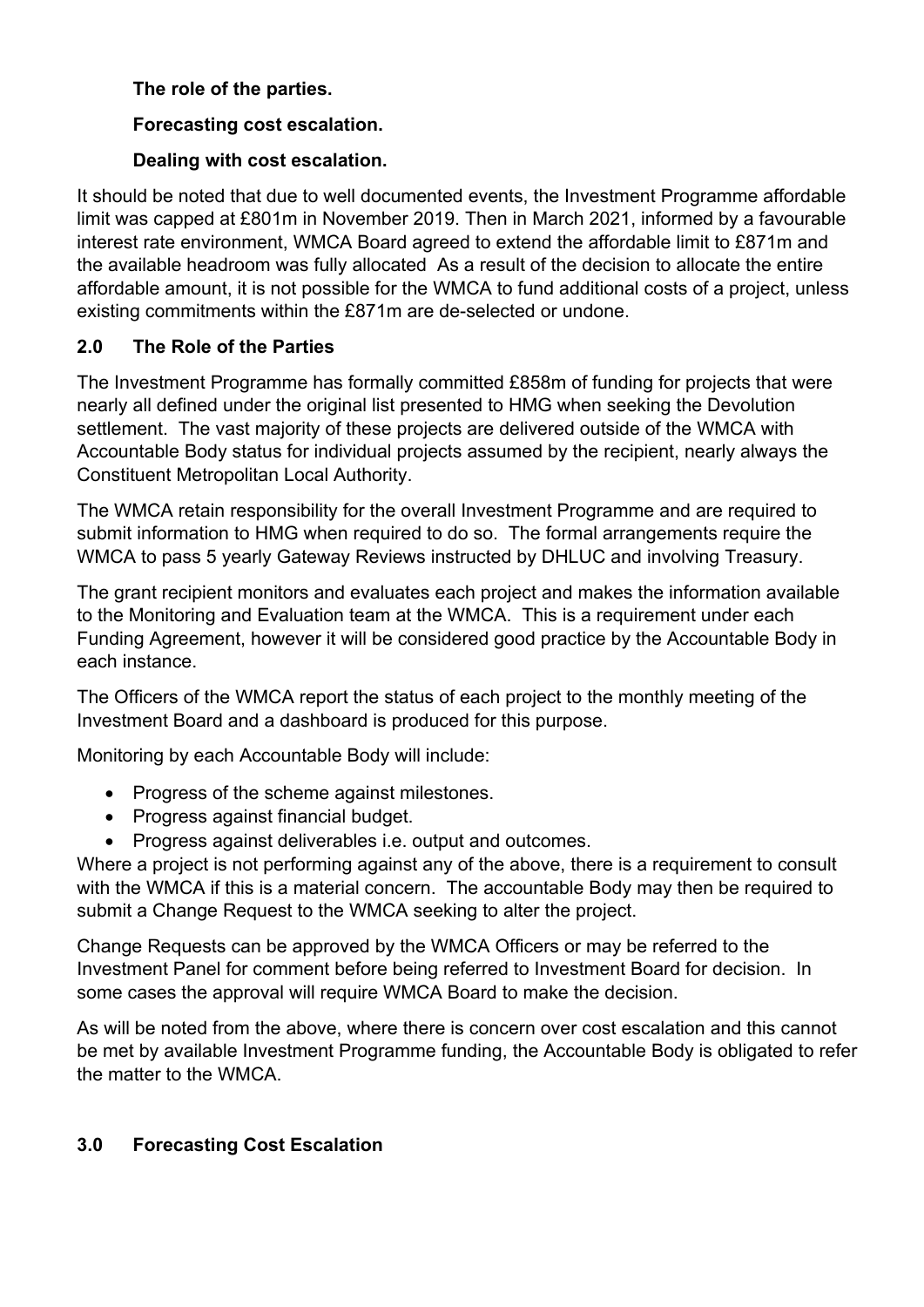As noted above there is a requirement for the Accountable Body to monitor a project and report if the budget is not sufficient to meet the requirements of the project and deliver the benefits claimed in the investment approval.

An additional check is performed by the WMCA each quarter when financial claims against the Investment Programme projects are received. Claims breakdown costs against each of the budget lines contained in the Funding Agreement. Where costs have escalated unexpectedly, this results in a discussion with the Accountable Body that may trigger a Change request.

## **4.0 Dealing with Cost Escalation**

Where an Accountable Body has determined that there is a cost escalation there are several routes to resolve this.

In all instances the projects that have received approval will carry a contingency sum. Typically, this sum will be verified as appropriate as part of the assurance process (the Single Assurance Framework is applied to all projects and programmes). This is the first source to consider when meeting the additional costs. Only if this sum is likely to be exhausted by the current situation, or if future likely cost increases will not be met will the Accountable Body need to consider further action.

The second consideration for an Accountable Body is whether they can meet the additional costs of the project. All Funding agreements obligate the Accountable Body to meet the cost overrun themselves.

In the event that the contingency is, or is likely to be exhausted, and there are no additional funds that can be brought to the project, then the Accountable Body must consider the implications for the project. It is likely to be rare that a project cannot be delivered at all because of cost escalation. However, a change may be a preferred conclusion as opposed to cancelling a project and consideration may be given to value engineering the project and this may result in an extension to the existing timescale or a reduction in benefits. If either of these changes are material, then a Change Request must be issued to seek approval of the WMCA.

In some cases the Accountable Body may seek to prioritise certain elements of the project and divert funding from certain budget lines to others, whilst maintaining their obligation to deliver the whole project. This also requires approval from the WMCA through the Single assurance framework process and a decision is required. For example, in the case of Coventry Masterplan, CCC gained approval to reallocate funding to meet a cost overrun for delivery of the station multi-storey car park and diverted funding from a new platform. This was approved by investment Board, however CCC still retain the responsibility of constructing the new platform and delivering the benefits of the whole project.

So, the methods of meeting a cost overrun can be considered as being:

- 1. Use the project contingency.
- 2. Accountable Body meets the cost from their own resources or a third party source.
- 3. A Change request is issued seeking approval to alter the project.

The decision maker receiving a Change Request must consider whether the project has changed substantially so that it is incapable of delivering the benefits that the original decision was based upon and whether this change is significant in terms of whether they should continue to offer support or withdraw it. They should have regard to the amount of money spent to date and whether this would be abortive if the project was stopped. The decision